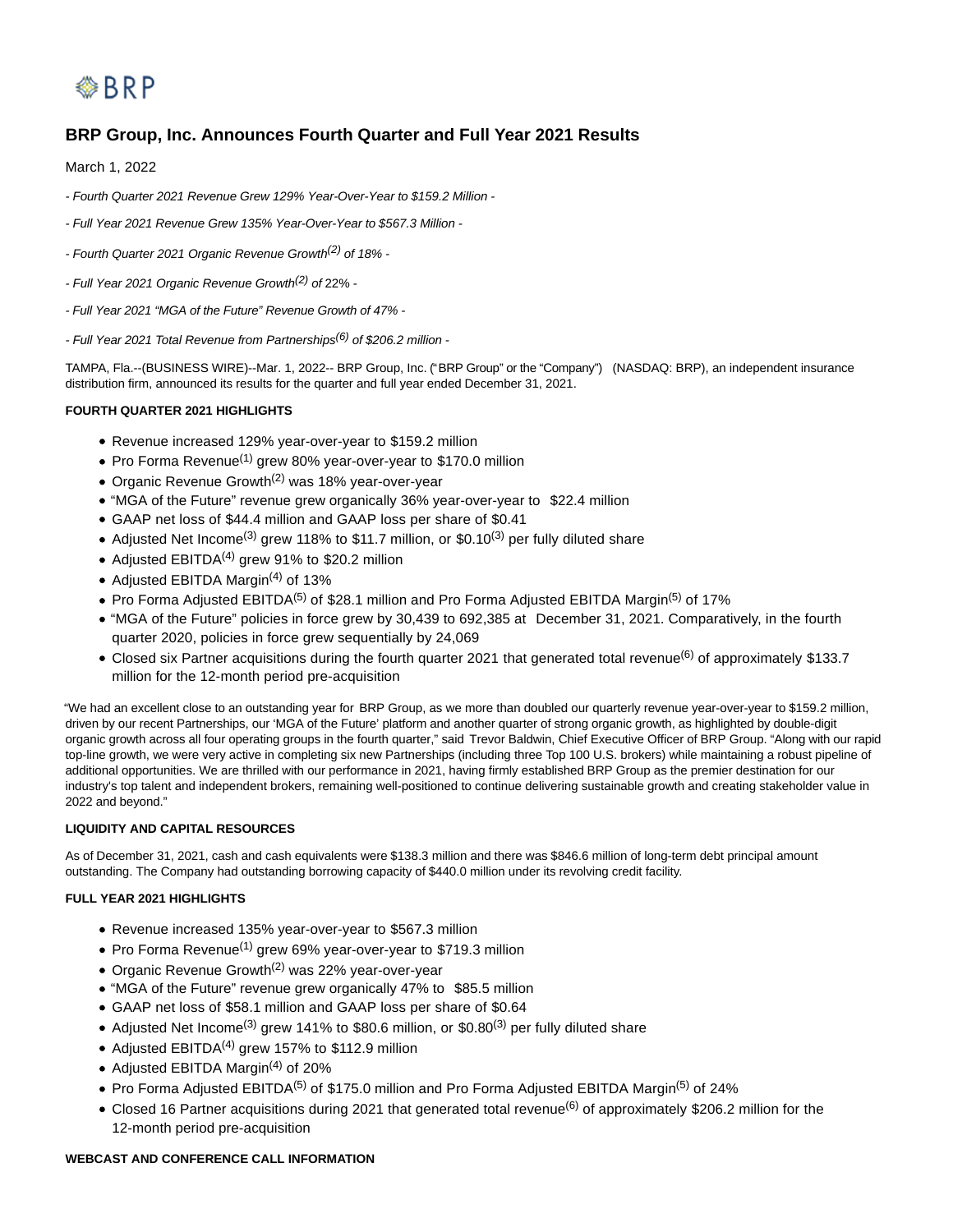BRP Group will host a webcast and conference call to discuss fourth quarter 2021 results today at 5:00 PM ET. A live webcast and a slide presentation of the conference call will be available on BRP Group's investor relations website at in baldwinriskpartners.com. The dial-in number for the conference call is (877) 451-6152 (toll-free) or (201) 389-0879 (international). Please dial the number 10 minutes prior to the scheduled start time.

A webcast replay of the call will be available at [ir.baldwinriskpartners.com f](https://cts.businesswire.com/ct/CT?id=smartlink&url=https%3A%2F%2Fir.baldwinriskpartners.com%2F&esheet=52587938&newsitemid=20220301006142&lan=en-US&anchor=ir.baldwinriskpartners.com&index=2&md5=82ed6dd71bb9221024cd6d622ae19eab)or one year following the call.

### **ABOUT BRP GROUP, INC.**

BRP Group, Inc. (NASDAQ: BRP) is an independent insurance distribution firm delivering tailored insurance and risk management insights and solutions that give our Clients the peace of mind to pursue their purpose, passion and dreams. We are innovating the industry by taking a holistic and tailored approach to risk management, insurance and employee benefits, and support our Clients, Colleagues, Insurance Company Partners and communities through the deployment of vanguard resources and capital to drive our growth. BRP Group represents over 900,000 clients across the United States and internationally. For more information, please visit [www.baldwinriskpartners.com.](https://cts.businesswire.com/ct/CT?id=smartlink&url=http%3A%2F%2Fwww.baldwinriskpartners.com&esheet=52587938&newsitemid=20220301006142&lan=en-US&anchor=www.baldwinriskpartners.com&index=3&md5=b327603cea5f01259d1209ab9a1ec743)

### **FOOTNOTES**

 $^{(1)}$  Pro Forma Revenue is a non-GAAP measure. Reconciliation of Pro Forma Revenue to commissions and fees, the most directly comparable GAAP financial measure, is set forth in the reconciliation table accompanying this release.

Pro Forma Revenue is a non-GAAP measure. Reconciliation of Pro Forma Revenue to commissions and fees, the most directly comparable GAAP financial measure, is set forth in the reconciliation table accompanying this release.

(3) Group,. and reconciliation of Adjusted Diluted EPS to diluted loss per share, the most directly comparable GAAP financial measures, are set forth Adjusted Net Income and Adjusted Diluted EPS are non-GAAP measures. Reconciliation of Adjusted Net Income to net loss attributable to BRP in the reconciliation table accompanying this release.

(4) Adjusted EBITDA and Adjusted EBITDA Margin are non-GAAP measures. Reconciliation of Adjusted EBITDA and Adjusted EBITDA Margin to net loss, the most directly comparable GAAP financial measure, is set forth in the reconciliation table accompanying this release.

(5) and Pro Forma Adjusted EBITDA to net loss, the most directly comparable GAAP financial measure, is set forth in the reconciliation table Pro Forma Adjusted EBITDA and Pro Forma Adjusted EBITDA Margin are non-GAAP measures. Reconciliation of Pro Forma Adjusted EBITDA accompanying this release.

(6) Represents the aggregate revenues of Partners acquired during the relevant period presented, for the most recent trailing 12-month period prior to acquisition by the Company, in each case, at the time the due diligence was concluded based on a quality of earnings review and not an audit.

#### **NOTE REGARDING FORWARD-LOOKING STATEMENTS**

This press release may contain various "forward-looking statements" within the meaning of the Private Securities Litigation Reform Act of 1995, which represent BRP Group's expectations or beliefs concerning future events. Forward-looking statements are statements other than historical facts and may include statements that address future operating, financial or business performance or BRP Group's strategies or expectations. In some cases, you can identify these statements by forward-looking words such as "may", "might", "will", "should", "expects", "plans", "anticipates", "believes", "estimates", "predicts", "projects", "potential", "outlook" or "continue", or the negative of these terms or other comparable terminology. Forward-looking statements are based on management's current expectations and beliefs and involve significant risks and uncertainties that could cause actual results, developments and business decisions to differ materially from those contemplated by these statements.

Factors that could cause actual results or performance to differ from the expectations expressed or implied in such forward-looking statements include, but are not limited to, those described under the caption "Risk Factors" in BRP Group's Annual Report on Form 10-K for the year ended December 31, 2021, and in BRP Group's other filings with the SEC, which are available free of charge on the Securities and Exchange Commission's website at: [www.sec.gov.](https://cts.businesswire.com/ct/CT?id=smartlink&url=http%3A%2F%2Fwww.sec.gov&esheet=52587938&newsitemid=20220301006142&lan=en-US&anchor=www.sec.gov&index=4&md5=876fea2bda44054c73d4100d65e4c069) Should one or more of these risks or uncertainties materialize, or should underlying assumptions prove incorrect, actual results may vary materially from those indicated. All forward-looking statements and all subsequent written and oral forward-looking statements attributable to BRP Group or to persons acting on behalf of BRP Group are expressly qualified in their entirety by reference to these risks and uncertainties. You should not place undue reliance on forward-looking statements. Forward-looking statements speak only as of the date they are made, and BRP Group does not undertake any obligation to update them in light of new information, future developments or otherwise, except as may be required under applicable law.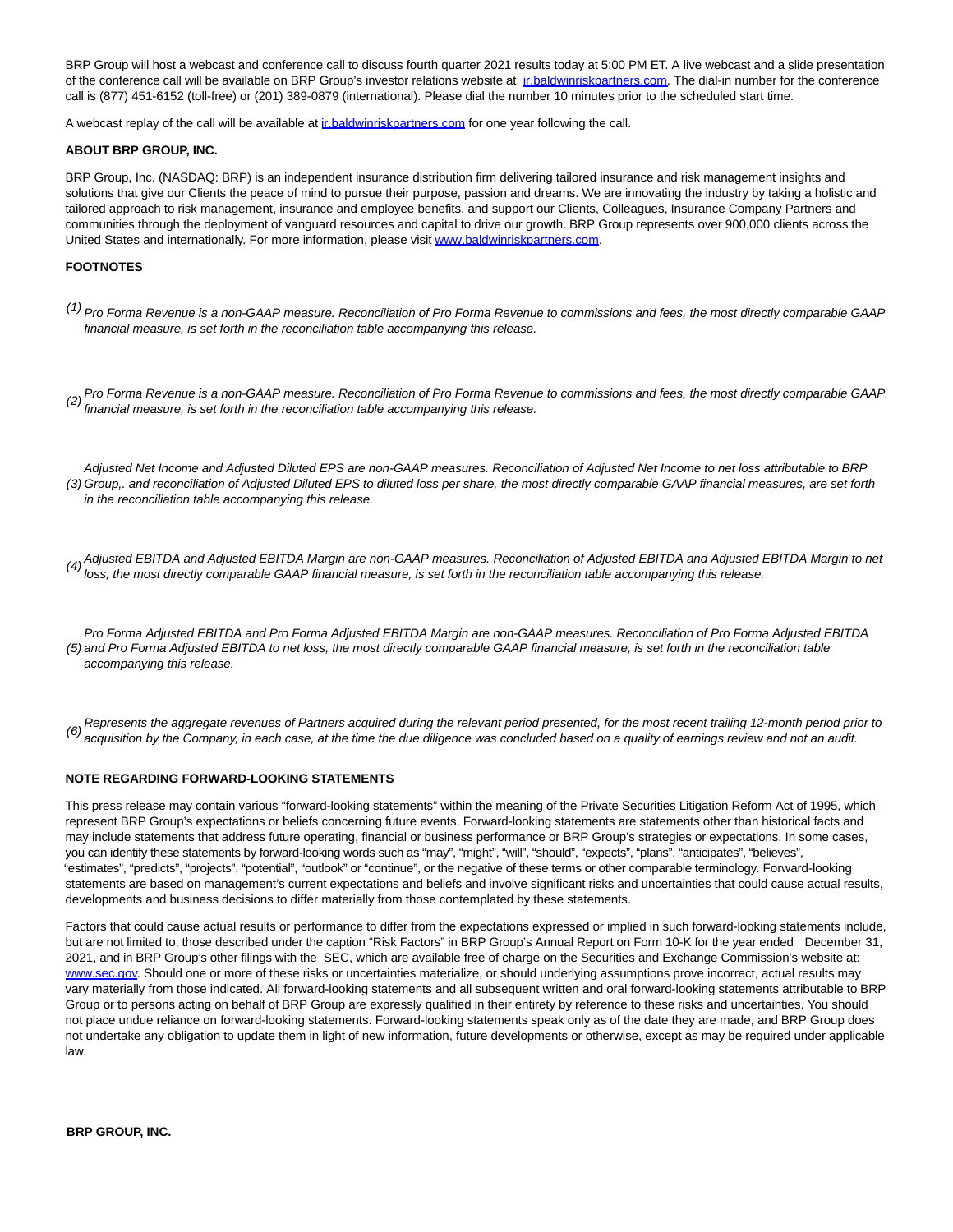### **Consolidated Statements of Comprehensive Loss**

|                                                         | For the Three Months<br>Ended December 31, |                       | For the Years<br>Ended December 31, |                        |  |  |  |
|---------------------------------------------------------|--------------------------------------------|-----------------------|-------------------------------------|------------------------|--|--|--|
| (in thousands, except share and per share data)         | 2021                                       | 2020                  | 2021                                | 2020                   |  |  |  |
| Revenues:                                               |                                            |                       |                                     |                        |  |  |  |
| Commissions and fees                                    | \$159,200                                  | \$69,649              | \$567,290                           | \$240,919              |  |  |  |
|                                                         |                                            |                       |                                     |                        |  |  |  |
| Operating expenses:                                     |                                            |                       |                                     |                        |  |  |  |
| Commissions, employee compensation and benefits         | 121,529                                    | 51,834                | 400,050                             | 174,114                |  |  |  |
| Other operating expenses                                | 37,782                                     | 17,483                | 102,162                             | 48,060                 |  |  |  |
| Amortization expense                                    | 14,845                                     | 5,807                 | 48,720                              | 19,038                 |  |  |  |
| Change in fair value of contingent consideration        | 22,033                                     | 7,819                 | 45,196                              |                        |  |  |  |
| Depreciation expense                                    | 868                                        | 466                   |                                     | 1,129                  |  |  |  |
| Total operating expenses                                | 197,057                                    | 83,409                | 598,916                             | 262,857                |  |  |  |
|                                                         |                                            |                       |                                     |                        |  |  |  |
| Operating loss                                          | (37, 857)                                  | (13,760)<br>$\lambda$ | (31, 626)<br>$\lambda$              | (21, 938)<br>$\lambda$ |  |  |  |
|                                                         |                                            |                       |                                     |                        |  |  |  |
| Other income (expense):                                 |                                            |                       |                                     |                        |  |  |  |
| Interest expense, net                                   | (8, 468)                                   | (5, 303)              | (26, 899)<br>$\lambda$              | (7, 857)               |  |  |  |
| Other income (expense), net                             | 1,959                                      | (72)                  | 424<br>$\lambda$                    | (95)                   |  |  |  |
| Total other expense                                     | (6, 509)                                   | (5, 375)<br>$\lambda$ | (26, 475)<br>$\lambda$              | (7, 952)<br>$\lambda$  |  |  |  |
|                                                         |                                            |                       |                                     |                        |  |  |  |
| Loss before income taxes                                | (44, 366)                                  | (19, 135)             | (58, 101)<br>$\lambda$              | (29, 890)              |  |  |  |
| Income tax expense (benefit)                            | 19                                         | (17)                  | 19<br>$\mathcal{L}$                 | (5)                    |  |  |  |
| Net loss                                                | (44, 385)                                  | (19, 118)             | (58, 120)<br>$\lambda$              | (29, 885)              |  |  |  |
| Less: net loss attributable to noncontrolling interests | (21, 738)                                  | (8, 810)              | (27, 474)<br>$\mathcal{L}$          | (14, 189)<br>$\lambda$ |  |  |  |
| Net loss attributable to BRP Group, Inc.                | \$ (22, 647)                               | $)$ \$ (10,308        | $)$ \$ (30,646                      | $)$ \$ (15,696         |  |  |  |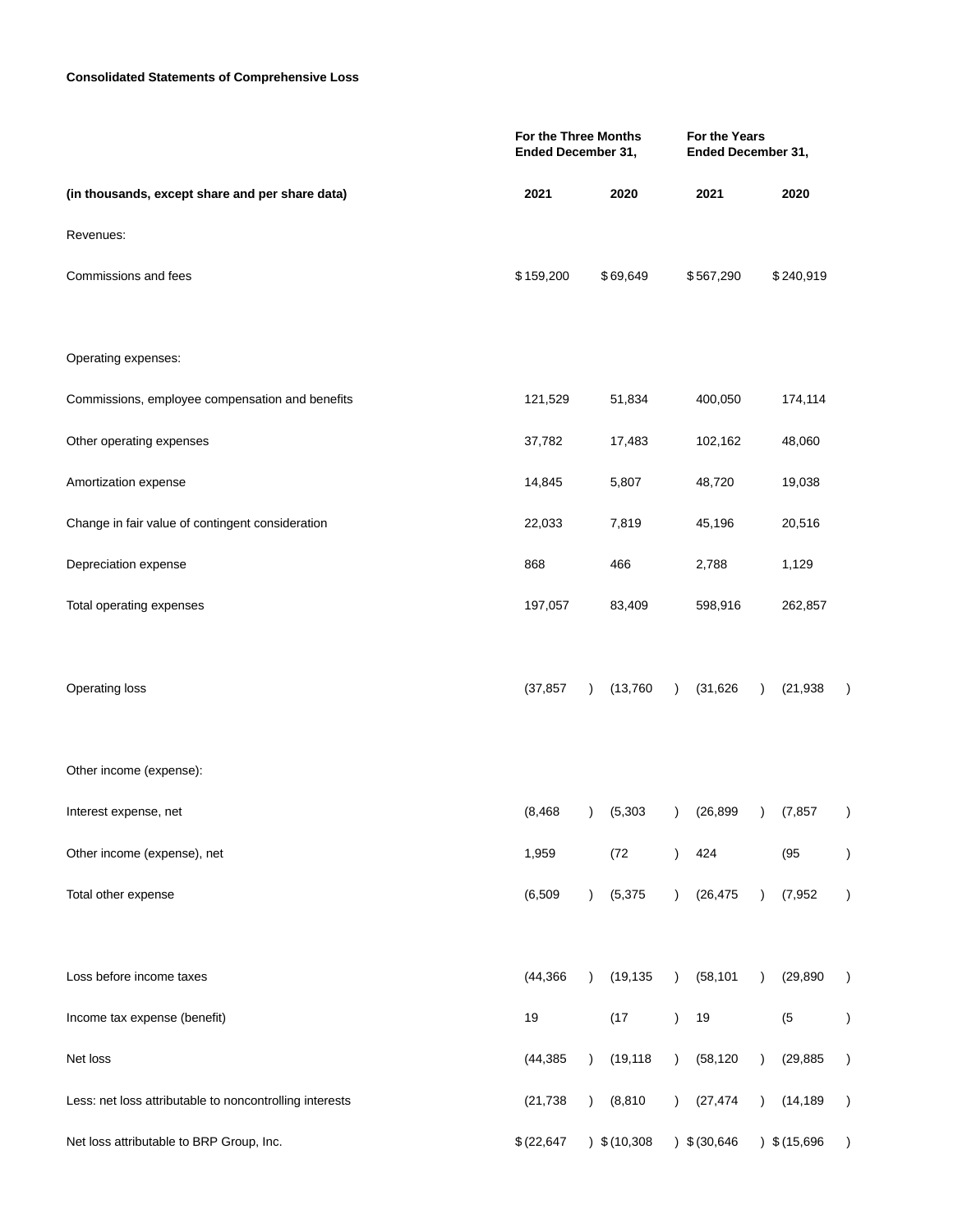| Comprehensive loss                                                                       | \$ (44, 385) |           | $)$ \$ (19,118 |           | $)$ \$ (58,120 |           | 3 (29, 885)  |              | $\lambda$   |
|------------------------------------------------------------------------------------------|--------------|-----------|----------------|-----------|----------------|-----------|--------------|--------------|-------------|
| Comprehensive loss attributable to noncontrolling interests                              | (21, 738)    | $\lambda$ | (8, 810)       | $\lambda$ | (27, 474)      |           | (14, 189)    |              |             |
| Comprehensive loss attributable to BRP Group, Inc.                                       | (22, 647)    | $\lambda$ | (10, 308)      | $\lambda$ | (30, 646)      |           | (15,696)     |              | $\lambda$   |
| Basic and diluted net loss per share                                                     | \$ (0.41)    |           | 3(0.29)        |           | 3(0.64)        |           | $)$ \$ (0.58 |              | $\lambda$   |
| Basic and diluted weighted-average shares of Class A common stock outstanding 54,874,756 |              |           | 35,527,936     |           | 47,587,866     |           |              | 27, 175, 705 |             |
| BRP GROUP, INC.                                                                          |              |           |                |           |                |           |              |              |             |
| <b>Consolidated Balance Sheets</b>                                                       |              |           |                |           |                |           |              |              |             |
|                                                                                          |              |           |                |           |                |           | December 31, |              |             |
| (in thousands, except share and per share data)                                          |              |           |                |           |                | 2021      |              | 2020         |             |
| Assets                                                                                   |              |           |                |           |                |           |              |              |             |
| Current assets:                                                                          |              |           |                |           |                |           |              |              |             |
| Cash and cash equivalents                                                                |              |           |                |           |                | \$138,292 |              | \$108,462    |             |
| Restricted cash                                                                          |              |           |                |           |                | 89,445    |              | 33,560       |             |
| Premiums, commissions and fees receivable, net                                           |              |           |                |           |                | 340,837   |              |              | 155,501     |
| Prepaid expenses and other current assets                                                |              |           |                |           |                | 8,151     |              | 4,447        |             |
| Due from related parties                                                                 |              |           |                |           |                | 1,668     |              | 19           |             |
| Total current assets                                                                     |              |           |                |           |                | 578,393   |              |              | 301,989     |
| Property and equipment, net                                                              |              |           |                |           |                | 17,474    |              | 11,019       |             |
| Right-of-use assets                                                                      |              |           |                |           |                | 81,646    |              |              |             |
| Other assets                                                                             |              |           |                |           |                | 25,586    |              |              | 11,084      |
| Intangible assets, net                                                                   |              |           |                |           |                | 944,467   |              |              | 554,320     |
| Goodwill                                                                                 |              |           |                |           |                |           | 1,228,741    |              | 651,502     |
| <b>Total assets</b>                                                                      |              |           |                |           |                |           | \$2,876,307  |              | \$1,529,914 |

**Liabilities, Mezzanine Equity and Stockholders**' **Equity**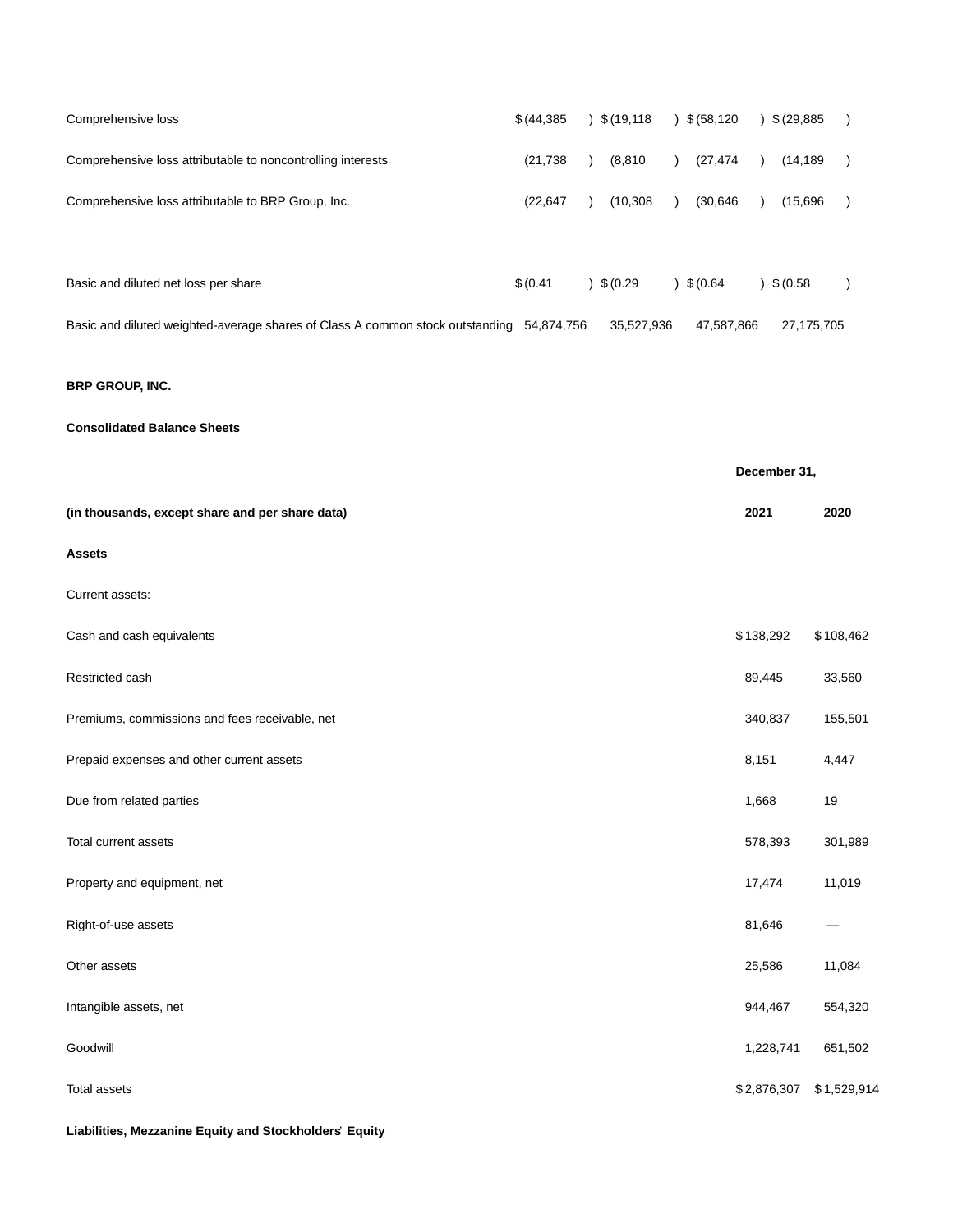## Current liabilities:

| Premiums payable to insurance companies                                                                                                                                                   | \$310,045   | \$135,576   |
|-------------------------------------------------------------------------------------------------------------------------------------------------------------------------------------------|-------------|-------------|
| Producer commissions payable                                                                                                                                                              | 41,833      | 24,260      |
| Accrued expenses and other current liabilities                                                                                                                                            | 92,223      | 51,490      |
| Related party notes payable                                                                                                                                                               | 61,500      |             |
| Current portion of contingent earnout liabilities                                                                                                                                         | 35,088      | 6,094       |
| <b>Total current liabilities</b>                                                                                                                                                          | 540,689     | 217,420     |
| Revolving line of credit                                                                                                                                                                  | 35,000      |             |
| Long-term debt, less current portion                                                                                                                                                      | 814,614     | 381,382     |
| Contingent earnout liabilities, less current portion                                                                                                                                      | 223,501     | 158,725     |
| Operating lease liabilities, less current portion                                                                                                                                         | 71,357      |             |
| Other liabilities                                                                                                                                                                         | 3,590       | 2,419       |
| <b>Total liabilities</b>                                                                                                                                                                  | 1,688,751   | 759,946     |
| Commitments and contingencies                                                                                                                                                             |             |             |
| Mezzanine equity:                                                                                                                                                                         |             |             |
| Redeemable noncontrolling interest                                                                                                                                                        | 269         | 98          |
| Stockholders' equity:                                                                                                                                                                     |             |             |
| Class A common stock, par value \$0.01 per share, 300,000,000 shares authorized; 58,602,859 and 44,953,166 shares<br>issued and outstanding at December 31, 2021 and 2020, respectively   | 586         | 450         |
| Class B common stock, par value \$0.0001 per share, 100,000,000 shares authorized; 56,338,051 and 49,828,383<br>shares issued and outstanding at December 31, 2021 and 2020, respectively | 6           | 5           |
| Additional paid-in capital                                                                                                                                                                | 663,002     | 392,139     |
| Accumulated deficit                                                                                                                                                                       | (54, 992)   | (24,346     |
| Stockholder notes receivable                                                                                                                                                              | (219)       | (465)       |
| Total stockholders' equity attributable to BRP Group, Inc.                                                                                                                                | 608,383     | 367,783     |
| Noncontrolling interest                                                                                                                                                                   | 578,904     | 402,087     |
| Total stockholders' equity                                                                                                                                                                | 1,187,287   | 769,870     |
| Total liabilities, mezzanine equity and stockholders' equity                                                                                                                              | \$2,876,307 | \$1,529,914 |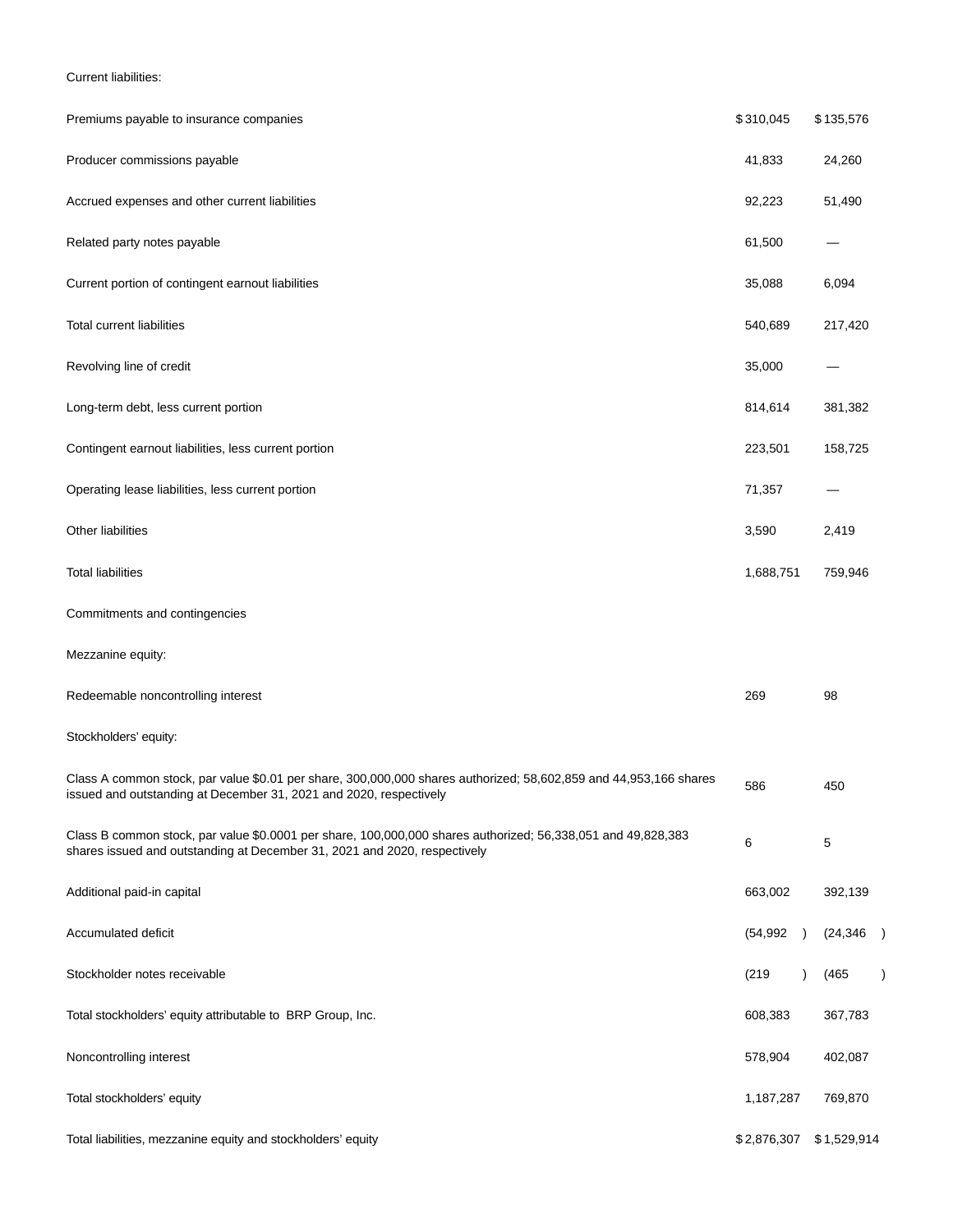## **BRP GROUP, INC.**

### **Consolidated Statements of Cash Flows**

## **For the Years Ended December 31,**

| (in thousands)                                                                  | 2021         |               | 2020        |               |
|---------------------------------------------------------------------------------|--------------|---------------|-------------|---------------|
| Cash flows from operating activities:                                           |              |               |             |               |
| Net loss                                                                        | \$ (58, 120) | $\lambda$     | \$ (29,885) | $\mathcal{E}$ |
| Adjustments to reconcile net loss to net cash provided by operating activities: |              |               |             |               |
| Depreciation and amortization                                                   | 51,508       |               | 20,167      |               |
| Change in fair value of contingent consideration                                | 45,196       |               | 20,516      |               |
| Share-based compensation expense                                                | 19,193       |               | 7,744       |               |
| Amortization of deferred financing costs                                        | 3,506        |               | 1,002       |               |
| Payment of contingent earnout consideration in excess of purchase price accrual | (4,825)      | $\lambda$     | (1,727)     | $\mathcal{E}$ |
| Other fair value adjustments                                                    | 311          |               | 67          |               |
| Change in fair value of interest rate caps                                      | 123          |               |             |               |
| Changes in operating assets and liabilities, net of effect of acquisitions:     |              |               |             |               |
| Premiums, commissions and fees receivable, net                                  | (64, 501)    | $\lambda$     | (6,828)     | $\mathcal{E}$ |
| Prepaid expenses and other assets                                               | (8,032)      | $\lambda$     | (1,611)     | $\mathcal{E}$ |
| Due to/from related parties                                                     | (1,649)      | $\lambda$     | 24          |               |
| Right-of-use assets                                                             | (81, 646)    | $\lambda$     |             |               |
| Accounts payable, accrued expenses and other current liabilities                | 55,188       |               | 27,348      |               |
| Operating lease liabilities                                                     | 83,877       |               |             |               |
| Net cash provided by operating activities                                       | 40,129       |               | 36,817      |               |
| Cash flows from investing activities:                                           |              |               |             |               |
| Cash consideration paid for business combinations, net of cash received         | (668, 033)   | $\mathcal{L}$ | (669, 236)  | $\mathcal{E}$ |
| Capital expenditures                                                            | (5, 321)     | $\mathcal{E}$ | (5, 469)    | $\mathcal{E}$ |
| Investment in business venture                                                  | (1, 907)     | $\mathcal{E}$ | (1,250)     | $\mathcal{C}$ |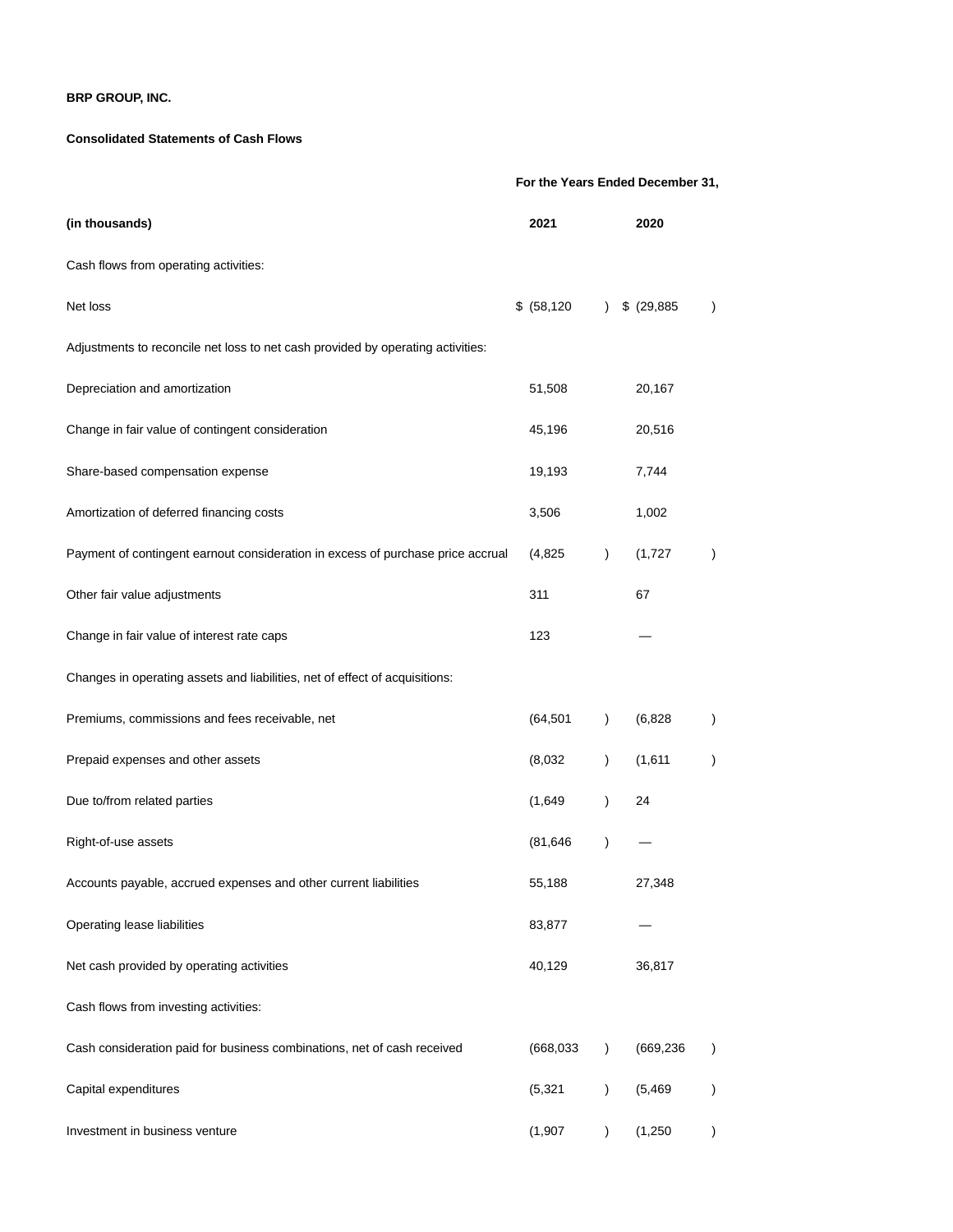| Cash consideration paid for asset acquisitions, net of cash received          | (3, 212)   | $\lambda$     | (1,854)    |               |
|-------------------------------------------------------------------------------|------------|---------------|------------|---------------|
| Net cash used in investing activities                                         | (678,473   | $\lambda$     | (677, 809) | $\lambda$     |
| Cash flows from financing activities:                                         |            |               |            |               |
| Proceeds from issuance of Class A common stock, net of underwriting discounts | 269,375    |               | 451,574    |               |
| Purchase of LLC Units from shareholders                                       |            |               | (78, 274)  | $\mathcal{E}$ |
| Payment of offering costs                                                     | (1,054)    | $\mathcal{L}$ | (1,868)    | $\mathcal{E}$ |
| Payment of contingent and guaranteed earnout consideration                    | (7, 723)   | $\mathcal{L}$ | (1, 192)   | $\mathcal{E}$ |
| Proceeds from revolving line of credit                                        | 420,210    |               | 385,637    |               |
| Repayments of revolving line of credit                                        | (385, 210) | $\lambda$     | (325,000)  | $\mathcal{E}$ |
| Proceeds from long-term debt                                                  | 441,430    |               | 286,331    |               |
| Repayments of long-term debt                                                  | (5,630)    | $\lambda$     | (1,000)    | $\big)$       |
| Payments of debt issuance and debt extinguishment costs                       | (1, 124)   | $\lambda$     | (4, 507)   | $\mathcal{E}$ |
| Proceeds received from repayment of stockholder/member notes receivable       | 246        |               | 223        |               |
| Purchase of interest rate caps                                                | (6, 461)   | $\mathcal{E}$ |            |               |
| Other financing activity                                                      |            |               | 19         |               |
| Net cash provided by financing activities                                     | 724,059    |               | 711,943    |               |
| Net increase in cash and cash equivalents and restricted cash                 | 85,715     |               | 70,951     |               |
| Cash and cash equivalents and restricted cash at beginning of year            | 142,022    |               | 71,071     |               |
| Cash and cash equivalents and restricted cash at end of year                  | \$227,737  |               | \$142,022  |               |

### **NON-GAAP FINANCIAL MEASURES**

Adjusted EBITDA, Adjusted EBITDA Margin, Organic Revenue, Organic Revenue Growth, Adjusted Net Income, Adjusted Diluted Earnings Per Share ("EPS"), Pro Forma Revenue, Pro Forma Adjusted EBITDA and Pro Forma Adjusted EBITDA Margin are not measures of financial performance under GAAP and should not be considered substitutes for GAAP measures, including commissions and fees (for Organic Revenue, Organic Revenue Growth and Pro Forma Revenue), net income (loss) (for Adjusted EBITDA, Adjusted EBITDA Margin, Pro Forma Adjusted EBITDA and Pro Forma Adjusted EBITDA Margin), net income (loss) attributable to BRP Group, Inc. (for Adjusted Net Income) or diluted earnings (loss) per share (for Adjusted Diluted EPS), which we consider to be the most directly comparable GAAP measures. These non-GAAP financial measures have limitations as analytical tools, and when assessing our operating performance, you should not consider these non-GAAP financial measures in isolation or as substitutes for commissions and fees, net income (loss), net income (loss) attributable to BRP Group, Inc. or other consolidated income statement data prepared in accordance with GAAP. Other companies in our industry may define or calculate these non-GAAP financial measures differently than we do, and accordingly these measures may not be comparable to similarly titled measures used by other companies.

Adjusted EBITDA eliminates the effects of financing, depreciation, amortization and change in fair value of contingent consideration. We define Adjusted EBITDA as net income (loss) before interest, taxes, depreciation, amortization, change in fair value of contingent consideration and certain items of income and expense, including share-based compensation expense, transaction-related expenses related to Partnerships including severance, and certain non-recurring costs, including those related to raising capital. We believe that Adjusted EBITDA is an appropriate measure of operating performance because it eliminates the impact of expenses that do not relate to business performance, and that the presentation of this measure enhances an investor's understanding of our financial performance.

Adjusted EBITDA Margin is Adjusted EBITDA divided by commissions and fees. Adjusted EBITDA Margin is a key metric used by management and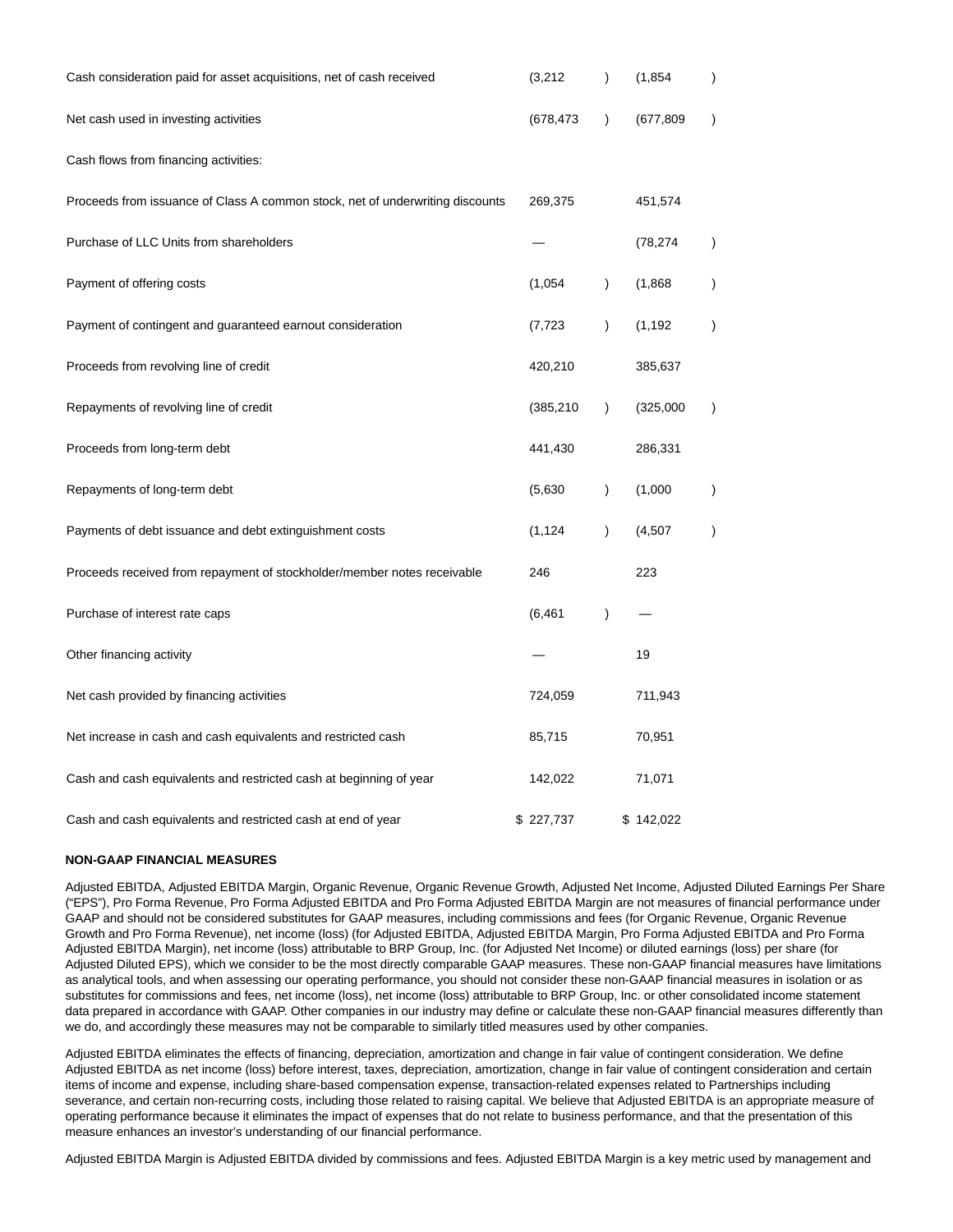our board of directors to assess our financial performance. We believe that Adjusted EBITDA Margin is an appropriate measure of operating performance because it eliminates the impact of expenses that do not relate to business performance, and that the presentation of this measure enhances an investor's understanding of our financial performance. We believe that Adjusted EBITDA Margin is helpful in measuring profitability of operations on a consolidated level.

Adjusted EBITDA and Adjusted EBITDA Margin have important limitations as analytical tools. For example, Adjusted EBITDA and Adjusted EBITDA Margin:

- do not reflect any cash capital expenditure requirements for the assets being depreciated and amortized that may have to be replaced in the future;
- do not reflect changes in, or cash requirements for, our working capital needs;
- do not reflect the impact of certain cash charges resulting from matters we consider not to be indicative of our ongoing operations;
- do not reflect the interest expense or the cash requirements necessary to service interest or principal payments on our debt;
- do not reflect share-based compensation expense and other non-cash charges; and
- exclude certain tax payments that may represent a reduction in cash available to us.

We calculate Organic Revenue Growth based on commissions and fees for the relevant period by excluding the first twelve months of commissions and fees generated from new Partners. Organic Revenue Growth is the change in Organic Revenue period-to-period, with prior period results adjusted for Organic Revenues that were excluded in the prior period because the relevant Partners had not yet reached the twelve-month owned mark, but which have reached the twelve-month owned mark in the current period. For example, revenues from a Partner acquired on June 1, 2020 are excluded from Organic Revenue for 2020. However, after June 1, 2021, results from June 1, 2020 to December 31, 2020 for such Partners are compared to results from June 1, 2021 to December 31, 2021 for purposes of calculating Organic Revenue Growth in 2021. Organic Revenue Growth is a key metric used by management and our board of directors to assess our financial performance. We believe that Organic Revenue and Organic Revenue Growth are appropriate measures of operating performance as they allow investors to measure, analyze and compare growth in a meaningful and consistent manner.

Adjusted Net Income is presented for the purpose of calculating Adjusted Diluted EPS. We define Adjusted Net Income as net income (loss) attributable to BRP Group, Inc. adjusted for depreciation, amortization, change in fair value of contingent consideration and certain items of income and expense, including share-based compensation expense, transaction-related expenses related to Partnerships including severance, and certain non-recurring costs that, in the opinion of management, significantly affect the period-over-period assessment of operating results, and the related tax effect of those adjustments.

Adjusted Diluted EPS measures our per share earnings excluding certain expenses as discussed above and assuming all shares of Class B common stock were exchanged for Class A common stock. Adjusted Diluted EPS is calculated as Adjusted Net Income divided by adjusted dilutive weightedaverage shares outstanding. We believe Adjusted Diluted EPS is useful to investors because it enables them to better evaluate per share operating performance across reporting periods.

Pro Forma Revenue reflects GAAP revenue (commissions and fees), plus revenue from Partnerships in the unowned periods.

Pro Forma Adjusted EBITDA takes into account Adjusted EBITDA from Partnerships in the unowned periods and eliminates the effects of financing, depreciation and amortization. We define Pro Forma Adjusted EBITDA as pro forma net income (loss) before interest, taxes, depreciation, amortization, change in fair value of contingent consideration and certain items of income and expense, including share-based compensation expense, transaction-related expenses related to Partnerships including severance, and certain non-recurring costs, including those related to raising capital. We believe that Pro Forma Adjusted EBITDA is an appropriate measure of operating performance because it eliminates the impact of expenses that do not relate to business performance, and that the presentation of this measure enhances an investor's understanding of our financial performance.

Pro Forma Adjusted EBITDA Margin is Pro Forma Adjusted EBITDA divided by Pro Forma Revenue. Pro Forma Adjusted EBITDA Margin is a key metric used by management and our board of directors to assess our financial performance. We believe that Pro Forma Adjusted EBITDA Margin is an appropriate measure of operating performance because it eliminates the impact of expenses that do not relate to business performance, and that the presentation of this measure enhances an investor's understanding of our financial performance. We believe that Pro Forma Adjusted EBITDA Margin is helpful in measuring profitability of operations on a consolidated level.

### **Adjusted EBITDA and Adjusted EBITDA Margin**

The following table reconciles Adjusted EBITDA and Adjusted EBITDA Margin to net loss, which we consider to be the most directly comparable GAAP financial measure to Adjusted EBITDA and Adjusted EBITDA Margin:

|                                    | <b>For the Three Months</b><br><b>Ended December 31,</b> |          | <b>For the Years</b><br><b>Ended December 31,</b> |           |  |
|------------------------------------|----------------------------------------------------------|----------|---------------------------------------------------|-----------|--|
| (in thousands, except percentages) | 2021                                                     | 2020     | 2021                                              | 2020      |  |
| Commissions and fees               | \$159,200                                                | \$69.649 | \$567.290                                         | \$240.919 |  |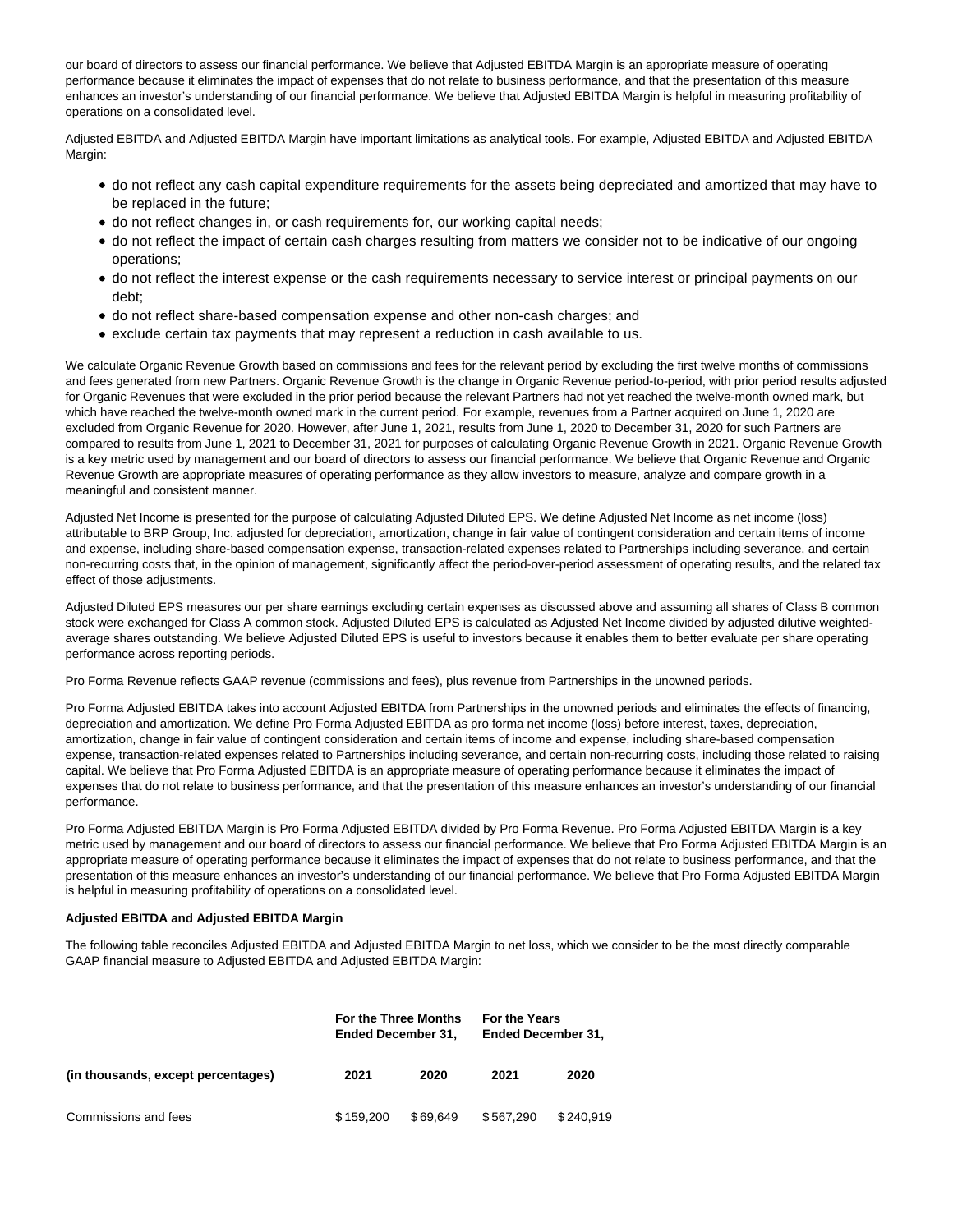| Adjustments to net loss:                         |          |               |          |               |           |   |          |               |
|--------------------------------------------------|----------|---------------|----------|---------------|-----------|---|----------|---------------|
| Amortization expense                             | 14,845   |               | 5,807    |               | 48,720    |   | 19,038   |               |
| Change in fair value of contingent consideration | 22,033   |               | 7,819    |               | 45,196    |   | 20,516   |               |
| Interest expense, net                            | 8,468    |               | 5,303    |               | 26,899    |   | 7,857    |               |
| Share-based compensation                         | 7,272    |               | 2,387    |               | 19,193    |   | 7,744    |               |
| Transaction-related Partnership expenses         | 7,956    |               | 7,079    |               | 19,182    |   | 13,851   |               |
| Depreciation expense                             | 868      |               | 466      |               | 2,788     |   | 1,129    |               |
| Severance                                        | 390      |               |          |               | 871       |   | 89       |               |
| Change in fair value of interest rate caps       | (1,036)  | $\rightarrow$ |          |               | 123       |   |          |               |
| Income tax provision                             | 19       |               | (17)     | $\mathcal{E}$ | 19        |   | (5)      | $\mathcal{E}$ |
| Capital related expenses                         |          |               | 87       |               |           |   | 1,087    |               |
| Other                                            | 3,816    |               | 802      |               | 8,038     |   | 2,535    |               |
| <b>Adjusted EBITDA</b>                           | \$20,246 |               | \$10,615 |               | \$112,909 |   | \$43,956 |               |
| Adjusted EBITDA Margin                           | 13       | %             | 15       | %             | 20        | % | 18       | %             |

Net loss  $\{(44,385) \quad \frac{1}{2}(19,118) \quad \frac{1}{2}(58,120) \quad \frac{1}{2}(29,885)$ 

## **Organic Revenue and Organic Revenue Growth**

The following table reconciles Organic Revenue to commissions and fees, which we consider to be the most directly comparable GAAP financial measure to Organic Revenue:

|                                      |           | <b>For the Three Months</b><br><b>Ended December 31,</b> | <b>For the Years</b><br><b>Ended December 31,</b> |           |  |  |  |
|--------------------------------------|-----------|----------------------------------------------------------|---------------------------------------------------|-----------|--|--|--|
| (in thousands, except percentages)   | 2021      | 2020                                                     | 2021                                              | 2020      |  |  |  |
| Commissions and fees                 | \$159,200 | \$69,649                                                 | \$567,290                                         | \$240,919 |  |  |  |
| Partnership commissions and fees (1) | (75,888)  | (26, 682)                                                | (272, 272)                                        | (81,250)  |  |  |  |
| Organic Revenue (2)                  | \$83,312  | \$42,967                                                 | \$295.018                                         | \$159,669 |  |  |  |
| Organic Revenue Growth (2)           | \$12,904  | \$6,387                                                  | \$54,004                                          | \$21,780  |  |  |  |
| Organic Revenue Growth % (2)         | 18        | $\%$<br>17<br>%                                          | $\%$<br>22                                        | %<br>16   |  |  |  |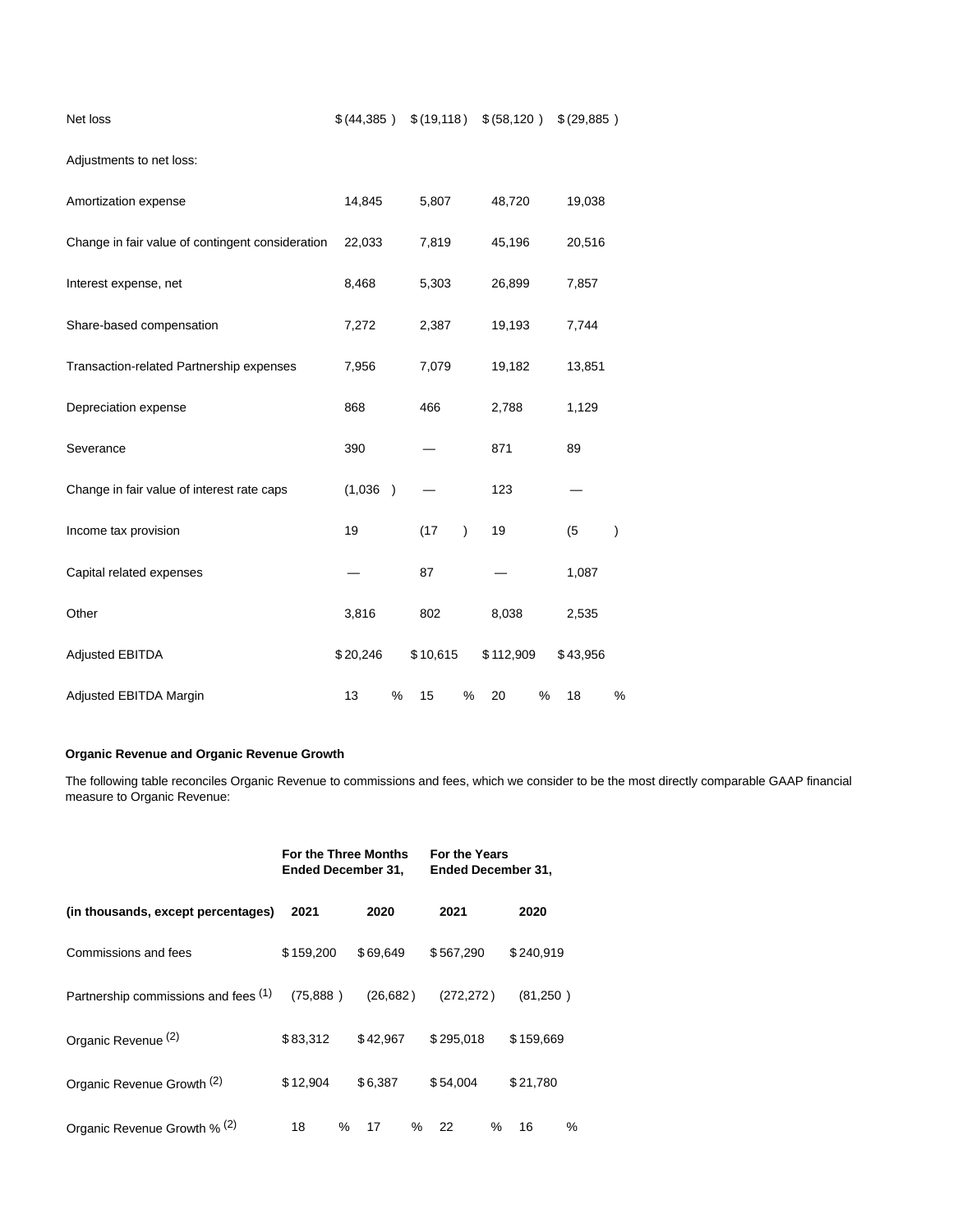(1) amount is reduced by approximately \$830,000 for the timing of certain cash receipts that were fully constrained under ASC Topic 606 in the Includes the first twelve months of such commissions and fees generated from newly acquired Partners. For the year ended December 31, 2021, post-partnership period for our partnership with Agency RM, which closed February 1, 2020.

(2) months ended December 31, 2021 was \$70.4 million and \$241.0 million, respectively, which is adjusted to reflect revenues from Partnerships that Organic Revenue for the three and twelve months ended December 31, 2020 used to calculate Organic Revenue Growth for the three and twelve reached the twelve-month owned mark during the three and twelve months ended December 31, 2021.

### **Adjusted Net Income and Adjusted Diluted EPS**

 $\overline{\phantom{a}}$ 

The following table reconciles Adjusted Net Income to net loss attributable to BRP Group, Inc. and reconciles Adjusted Diluted EPS to diluted net loss per share attributable to BRP Group, Inc. Class A common stock:

|                                                                       |           |         | For the Three Months For the Years<br>Ended December 31, Ended December 31, |           |  |  |
|-----------------------------------------------------------------------|-----------|---------|-----------------------------------------------------------------------------|-----------|--|--|
| (in thousands, except percentages, share and per share data)          | 2021      | 2020    | 2021                                                                        | 2020      |  |  |
| Net loss attributable to BRP Group, Inc.                              |           |         | $$(22,647)$ $$(10,308)$ $$(30,646)$ $$(15,696)$                             |           |  |  |
| Net loss attributable to noncontrolling interests                     | (21, 738) | (8,810) | (27, 474)                                                                   | (14, 189) |  |  |
| Amortization expense                                                  | 14,845    | 5,807   | 48,720                                                                      | 19,038    |  |  |
| Change in fair value of contingent consideration                      | 22,033    | 7,819   | 45,196                                                                      | 20,516    |  |  |
| Share-based compensation                                              | 7,272     | 2,387   | 19,193                                                                      | 7,744     |  |  |
| Transaction-related Partnership expenses                              | 7,956     | 7,079   | 19,182                                                                      | 13,851    |  |  |
| Amortization of deferred financing costs                              | 1,205     | 618     | 3,506                                                                       | 1,002     |  |  |
| Depreciation                                                          | 868       | 466     | 2,788                                                                       | 1,129     |  |  |
| Severance                                                             | 390       |         | 871                                                                         | 89        |  |  |
| Change in fair value of interest rate caps                            | (1,036)   |         | 123                                                                         |           |  |  |
| Capital related expenses                                              |           | 87      |                                                                             | 1,087     |  |  |
| Other                                                                 | 3,816     | 802     | 8,038                                                                       | 2,535     |  |  |
| Adjusted pre-tax income                                               | 12,964    | 5,947   | 89,497                                                                      | 37,106    |  |  |
| Adjusted income taxes (1)                                             | 1,283     | 589     | 8,860                                                                       | 3,673     |  |  |
| Adjusted Net Income                                                   | \$11,681  | \$5,358 | \$80,637                                                                    | \$33,433  |  |  |
|                                                                       |           |         |                                                                             |           |  |  |
| Weighted-average shares of Class A common stock outstanding - diluted | 54,875    | 35,528  | 47,588                                                                      | 27,176    |  |  |
| Dilutive effect of unvested restricted shares of Class A common stock | 2,710     | 832     | 1,982                                                                       | 571       |  |  |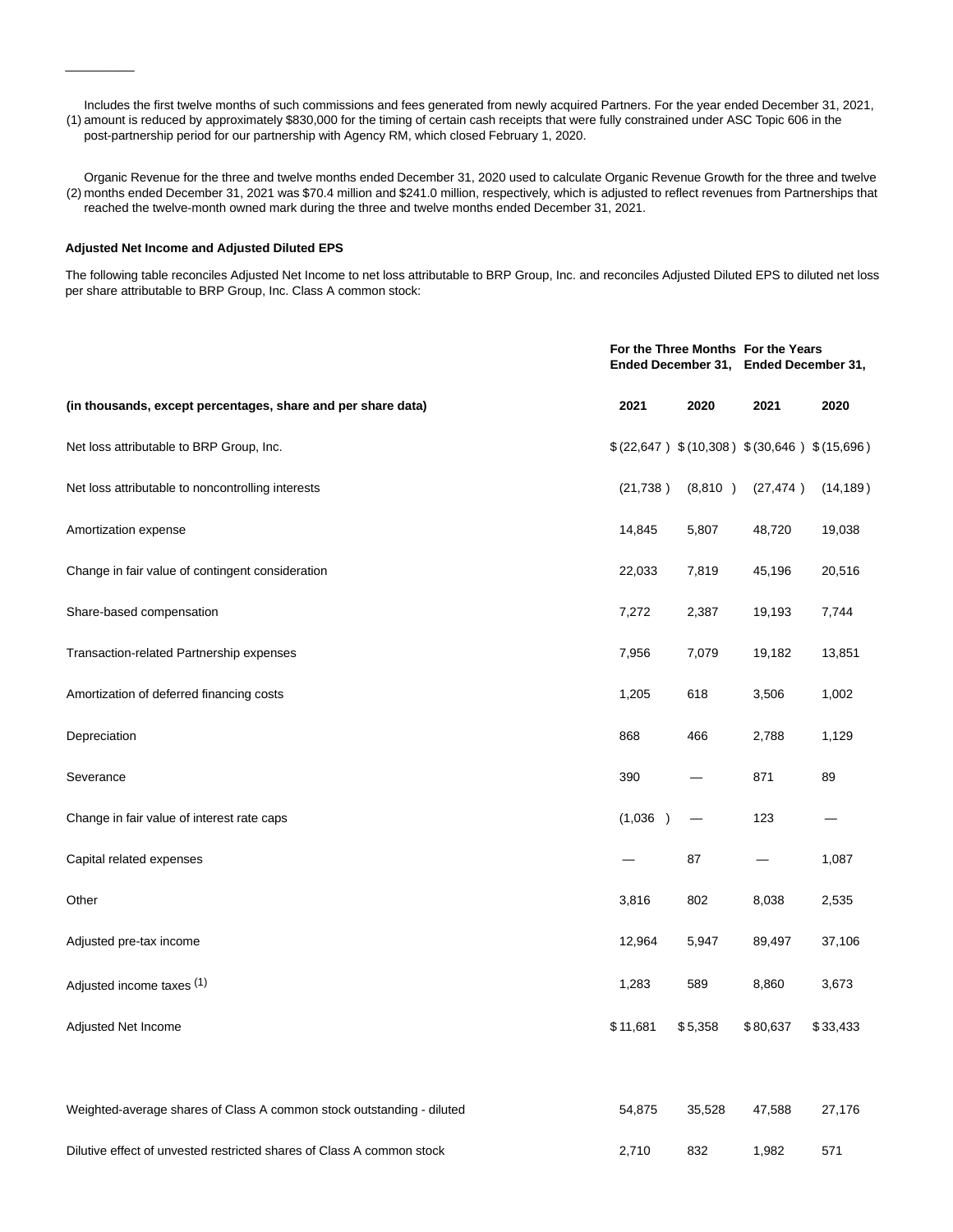| Exchange of Class B shares (2)                                                                       | 55,638    | 46,280  | 51,811  | 45,147         |  |
|------------------------------------------------------------------------------------------------------|-----------|---------|---------|----------------|--|
| Adjusted dilutive weighted-average shares outstanding                                                | 113,223   | 82,640  | 101,381 | 72,894         |  |
| <b>Adjusted Diluted EPS</b>                                                                          | \$0.10    | \$0.06  | \$0.80  | \$0.46         |  |
| Diluted net loss per share                                                                           | \$ (0.41) | 3(0.29) | 3(0.64) | $)$ \$ (0.58 ) |  |
| Effect of exchange of Class B shares and net loss attributable to noncontrolling interests per share | 0.02      | 0.06    | 0.07    | 0.17           |  |
| Other adjustments to net loss per share                                                              | 0.50      | 0.30    | 1.46    | 0.92           |  |
| Adjusted income taxes per share                                                                      | (0.01)    | (0.01)  | (0.09)  | (0.05)         |  |
| <b>Adjusted Diluted EPS</b>                                                                          | \$0.10    | \$0.06  | \$0.80  | \$0.46         |  |

(1) Represents corporate income taxes at assumed effective tax rate of 9.9% applied to adjusted pre-tax income.

(2) Assumes the full exchange of Class B shares for Class A common stock pursuant to the Amended LLC Agreement.

### **Pro Forma Revenue**

 $\overline{\phantom{a}}$ 

\_\_\_\_\_\_\_\_\_\_\_

The following table reconciles Pro Forma Revenue and Pro Forma Revenue Growth to commissions and fees, which we consider to be the most directly comparable GAAP financial measure to Pro Forma Revenue:

|                                                               | For the Three Months<br><b>Ended December 31,</b> |   | For the Years<br><b>Ended December 31,</b> |   |           |   |           |               |
|---------------------------------------------------------------|---------------------------------------------------|---|--------------------------------------------|---|-----------|---|-----------|---------------|
|                                                               | 2021                                              |   | 2020                                       |   | 2021      |   | 2020      |               |
| Commissions and fees                                          | \$159,200                                         |   | \$69,649                                   |   | \$567,290 |   | \$240,919 |               |
| Revenue for Partnerships in the unowned period <sup>(1)</sup> | 10,773                                            |   | 24.757                                     |   | 152.030   |   | 185,330   |               |
| Pro Forma Revenue                                             | \$169,973                                         |   | \$94,406                                   |   | \$719,320 |   | \$426,249 |               |
| Pro Forma Revenue Growth                                      | \$75,567                                          |   | \$57,845                                   |   | \$293,071 |   | \$273,639 |               |
| Pro Forma Revenue Growth %                                    | 80                                                | % | 158                                        | ℅ | 69        | ℅ | 179       | $\frac{0}{0}$ |

The adjustments for the three months ended December 31, 2021 reflect commissions and fees revenue for Wood Guttman & Bogart Insurance Brokers, Construction Risk Partners, LLC, Brush Creek, LLC and Arcana Insurance Services, LP as if the Company had acquired the Partners on January 1, 2021. The adjustments for the three months ended December 31, 2020 reflect commissions and fees revenue for Insgroup, Inc.,

(1) Armfield, Harrison & Thomas, Inc., Westward Insurance Services, Inc., Burnham Benefits Insurance Services, Inc. and Tanner, Ballew & Maloof, Inc. as if the Company had acquired the Partners on January 1, 2020. The adjustments for the year ended December 31, 2021 reflect commissions and fees revenue for LeaseTrack Services LLC/Effective Coverage LLC, Riley Financial, Inc., Tim Altman, Inc., Seniors' Insurance Services of Washington, Inc., Mid-Continent Companies, Ltd., RogersGray Inc., EBSME, LLC, FounderShield LLC, The Capital Group, LLC, River Oak Risk, LLC, White Hill Plaza, Inc., Jacobson, Goldfarb & Scott, Inc, Wood Guttman & Bogart Insurance Brokers, Construction Risk Partners, LLC, Brush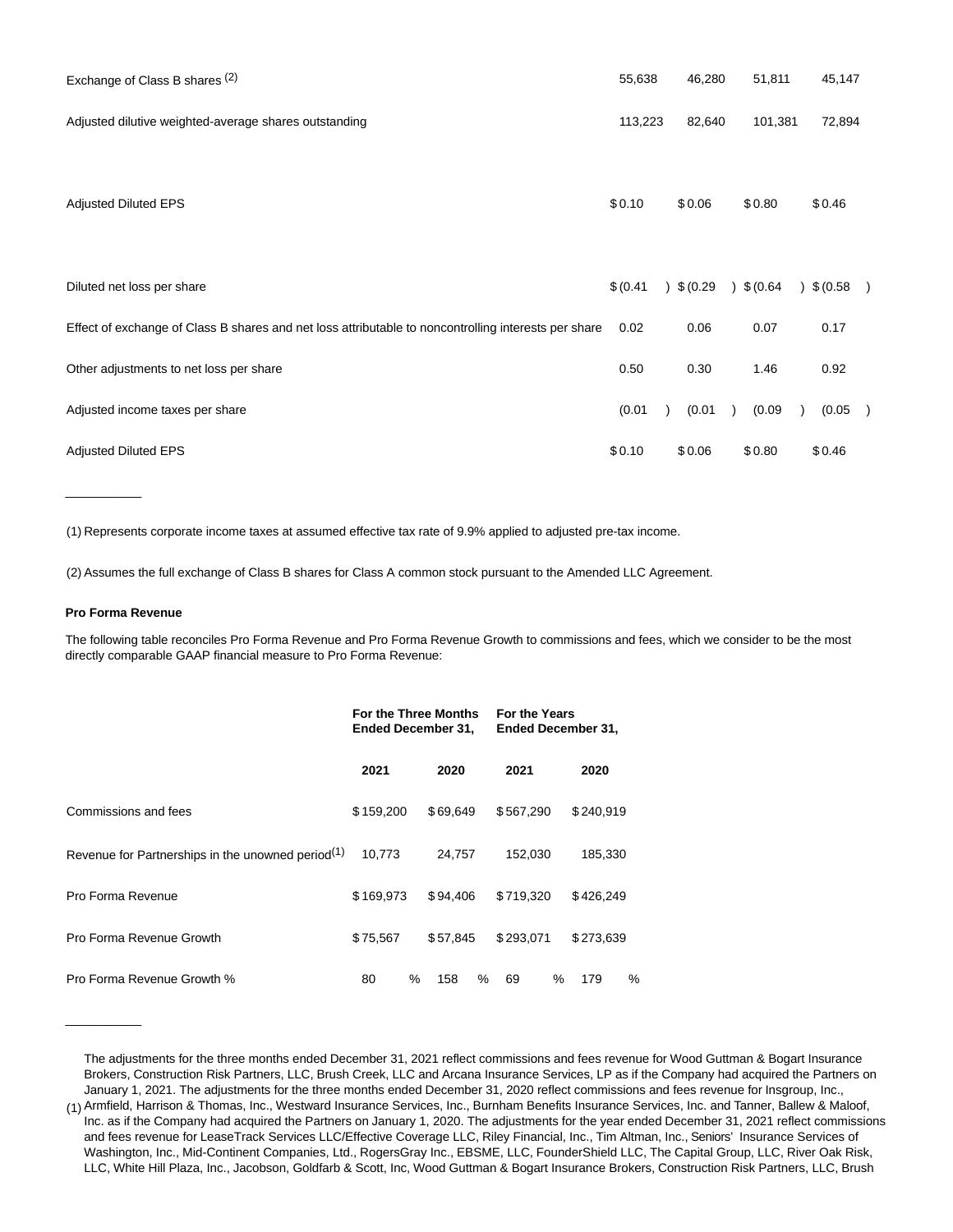Creek, LLC and Arcana Insurance Services, LP as if the Company had acquired the Partners on January 1, 2021. The adjustments for the year ended December 31, 2020 reflect commissions and fees revenue for AgencyRM LLC, VibrantUSA Inc., Insurance Risk Partners, LLC, Southern Protective Group, LLC, Pendulum, LLC, Rosenthal Bros., Inc., Trinity Benefit Advisors, Inc./Russ Blakely & Associates, LLC, Fletcher Financial Group, Inc., Medicare Insurance Advisors, Inc., Insgroup, Inc., Armfield, Harrison & Thomas, Inc., Westward Insurance Services, Inc., Burnham Benefits Insurance Services, Inc. and Tanner, Ballew & Maloof, Inc. as if the Company had acquired the Partners on January 1, 2020. This unaudited pro forma information should not be relied upon as being indicative of the historical results that would have been obtained if the acquisitions had occurred on that date, nor the results that may be obtained in the future.

### **Pro Forma Adjusted EBITDA and Pro Forma Adjusted EBITDA Margin**

The following table reconciles Pro Forma Adjusted EBITDA and Pro Forma Adjusted EBITDA Margin to net loss, which we consider to be the most directly comparable GAAP financial measure to Pro Forma Adjusted EBITDA and Pro Forma Adjusted EBITDA Margin:

|                                                                  | For the Three Months<br>Ended December 31, |                                      | For the Years<br>Ended December 31, |                          |  |  |
|------------------------------------------------------------------|--------------------------------------------|--------------------------------------|-------------------------------------|--------------------------|--|--|
|                                                                  | 2021                                       | 2020                                 | 2021                                | 2020                     |  |  |
| Pro forma revenue                                                | \$169,973                                  | \$94,406                             | \$719,320                           | \$426,249                |  |  |
| Net loss                                                         | (44, 385)                                  | (19, 118)                            | (58, 120)                           | (29, 885)                |  |  |
| Net income for Partnerships in the unowned period <sup>(1)</sup> | 5,421                                      | 4,005                                | 29,078                              | 25,205                   |  |  |
| Pro forma net loss                                               | (38, 964)                                  | (15, 113)                            | (29,042)                            | (4,680)<br>$\rightarrow$ |  |  |
| Adjustments to pro forma net loss:                               |                                            |                                      |                                     |                          |  |  |
| Amortization expense                                             | 16,451                                     | 10,439                               | 68,805                              | 43,965                   |  |  |
| Change in fair value of contingent consideration                 | 22,033                                     | 7,819                                | 45,196                              | 20,516                   |  |  |
| Interest expense, net                                            | 9,333                                      | 5,586                                | 39,852                              | 22,290                   |  |  |
| Share-based compensation                                         | 7,272                                      | 2,387                                | 19,193                              | 7,744                    |  |  |
| Transaction-related Partnership expenses                         | 7,956                                      | 7,079                                | 19,182                              | 13,851                   |  |  |
| Depreciation expense                                             | 868                                        | 746                                  | 2,788                               | 2,474                    |  |  |
| Severance related to Partnership activity                        | 390                                        |                                      | 871                                 | 89                       |  |  |
| Change in fair value of interest rate caps                       | (1,036)<br>$\rightarrow$                   |                                      | 123                                 |                          |  |  |
| Income tax provision                                             | 19                                         | (17)<br>$\left( \frac{1}{2} \right)$ | 19                                  | (5)<br>$\lambda$         |  |  |
| Capital related expenses                                         |                                            | 87                                   |                                     | 1,087                    |  |  |
| Other                                                            | 3,816                                      | 802                                  | 8,038                               | 2,535                    |  |  |
| Pro Forma Adjusted EBITDA                                        | \$28,138                                   | \$19,815                             | \$175,025                           | \$109,866                |  |  |
| Pro Forma Adjusted EBITDA Margin                                 | 17<br>$\%$                                 | 21<br>$\%$                           | $\%$<br>24                          | 26<br>$\%$               |  |  |